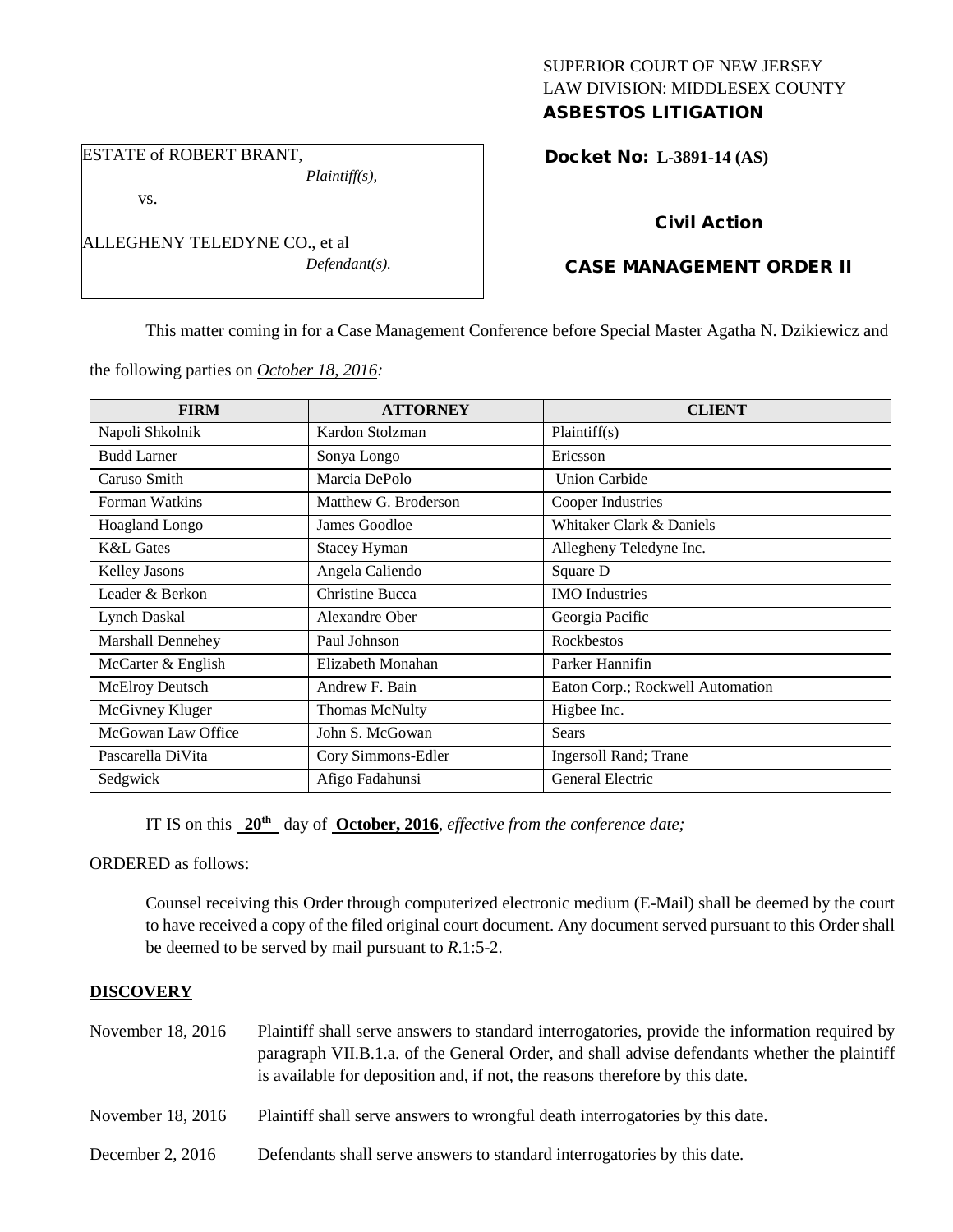| December 16, 2016 | Plaintiff shall propound supplemental interrogatories and document requests by this date.                                                                                                                   |
|-------------------|-------------------------------------------------------------------------------------------------------------------------------------------------------------------------------------------------------------|
| January 20, 2017  | Defendants shall serve answers to supplemental interrogatories and document requests by this<br>date.                                                                                                       |
| December 16, 2016 | Defendants shall propound supplemental interrogatories and document requests by this date.                                                                                                                  |
| January 20, 2017  | Plaintiff shall serve answers to supplemental interrogatories and document requests by this<br>date.                                                                                                        |
| April 28, 2017    | Fact discovery, including depositions, shall be completed by this date. Plaintiff's counsel shall<br>contact the Special Master within one week of this deadline if all fact discovery is not<br>completed. |
| April 28, 2017    | Depositions of corporate representatives shall be completed by this date.                                                                                                                                   |

# **EARLY SETTLEMENT**

May 12, 2017 Settlement demands shall be served on all counsel and the Special Master by this date.

## **SUMMARY JUDGMENT MOTION PRACTICE**

| May 12, 2017  | Plaintiff's counsel shall advise, in writing, of intent not to oppose motions by this date. |
|---------------|---------------------------------------------------------------------------------------------|
| May 26, 2017  | Summary judgment motions shall be filed no later than this date.                            |
| June 23, 2017 | Last return date for summary judgment motions.                                              |

### **MEDICAL DEFENSE**

- November 18, 2016 Plaintiff shall serve executed medical authorizations by this date.
- November 18, 2016 Plaintiff shall serve a diagnostic medical report and any medical records in plaintiff's possession by this date.
- March 31, 2017 Plaintiff shall serve medical expert reports by this date.
- March 31, 2017 Upon request by defense counsel, plaintiff is to arrange for the transfer of pathology specimens and x-rays, if any, by this date.
- July 31, 2017 Defendants shall identify its medical experts and serve medical reports, if any, by this date. **In addition, defendants shall notify plaintiff's counsel (as well as all counsel of record) of a joinder in an expert medical defense by this date.**

### **LIABILITY EXPERT REPORTS**

| July 31, 2017     | Plaintiff shall identify its liability experts and serve liability expert reports or a certified expert<br>statement by this date or waive any opportunity to rely on liability expert testimony. |
|-------------------|---------------------------------------------------------------------------------------------------------------------------------------------------------------------------------------------------|
| September 8, 2017 | Defendants shall identify its liability experts and serve liability expert reports, if any, by this<br>date or waive any opportunity to rely on liability expert testimony.                       |

\_\_\_\_\_\_\_\_\_\_\_\_\_\_\_\_\_\_\_\_\_\_\_\_\_\_\_\_\_\_\_\_\_\_\_\_\_\_\_\_\_\_\_\_\_\_\_\_\_\_\_\_\_\_\_\_\_\_\_\_\_\_\_\_\_\_\_\_\_\_\_\_\_\_\_\_\_\_\_\_\_\_\_\_\_\_\_\_\_\_\_\_\_\_\_\_\_\_\_\_\_\_\_\_\_\_\_\_\_\_